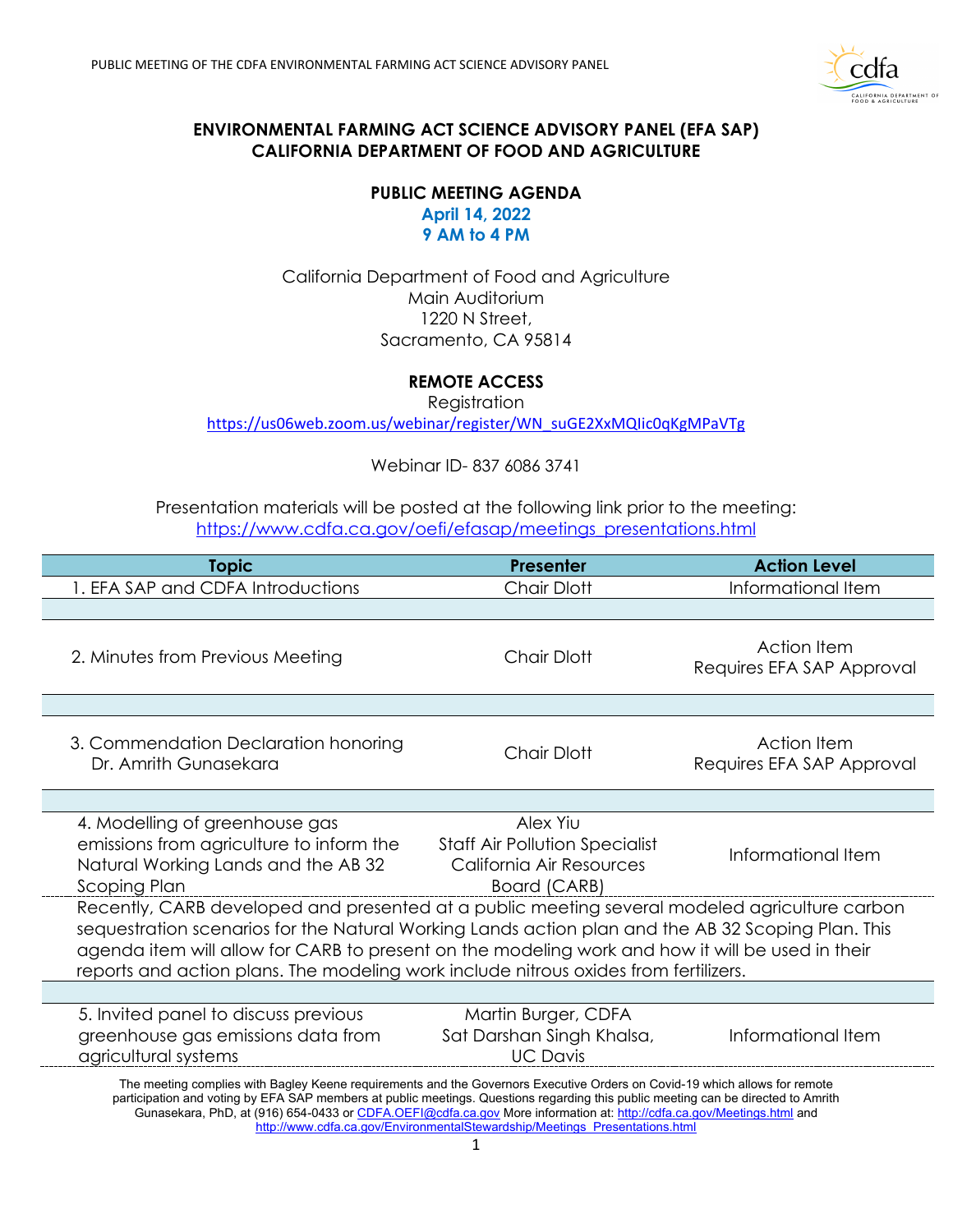|                                                                                                                                                                                                                                                                                                                                                        | Renee Pinel, WPHA<br>CARB |                    |  |  |
|--------------------------------------------------------------------------------------------------------------------------------------------------------------------------------------------------------------------------------------------------------------------------------------------------------------------------------------------------------|---------------------------|--------------------|--|--|
| EFA SAP will engage on a dialog on previous greenhouse gas research, including current gaps in<br>research, past research results and potential solutions to reducing greenhouse gases from agricultural<br>systems including nitrous oxide emissions.                                                                                                 |                           |                    |  |  |
|                                                                                                                                                                                                                                                                                                                                                        |                           |                    |  |  |
| 6. Topics for future EFA SAP discussion<br>Chair Dlott and the members of the EFA SAP will provide input on any future topics for discussion in the<br>EFA SAP and also facilitate public comments on topics that should be discussed over the next year.                                                                                              | <b>Chair Dlott</b>        | Discussion Item    |  |  |
| 7. Pollinator Habitat Program (PHP)                                                                                                                                                                                                                                                                                                                    | Patricia Bohls, CDFA PHP  | Informational Item |  |  |
| An update on the PHP will be provided by the CDFA OEFI team including discussion of the recently<br>released Draft Request for Applications for public comment.                                                                                                                                                                                        |                           |                    |  |  |
| 8. Healthy Soils Program (HSP)                                                                                                                                                                                                                                                                                                                         | Nina Bingham, CDFA HSP    | Informational Item |  |  |
| An update on the HSP will be provided by the CDFA OEFI team including sharing data on the recently<br>closed Request for Applications for \$67.5 million. For the HSP incentives program, CDFA received 1328<br>applications requesting \$90.52 million in requests. Information on the demonstration projects<br>solicitation will also be presented. |                           |                    |  |  |
| 9. State Water Efficiency and<br>Enhancement Program (SWEEP)                                                                                                                                                                                                                                                                                           | Steph Jamis, CDFA SWEEP   | Informational Item |  |  |
| An update on the SWEEP will be provided by the CDFA OEFI team including sharing data on the<br>recently closed Request for Applications for \$43 million. For the SWEEP incentives program, CDFA<br>received 568 applications requesting \$83 million in requests.                                                                                     |                           |                    |  |  |
|                                                                                                                                                                                                                                                                                                                                                        |                           |                    |  |  |
| 10. Other updates<br>Alternative Manure Management<br>Program (AMMP)<br>Water Efficiency Technical Assistance<br>Program (WETA)<br>SWEEP Pilot for the Southern Desert<br><b>Technical Assistance for Climate</b><br><b>Smart Agriculture</b><br>International Collaborations on<br>Climate Smart Agriculture                                          | <b>CDFA OEFI</b>          | Informational Item |  |  |
| Updates and recent events on the following topics will be shared with the EFA SAP members and the<br>general public                                                                                                                                                                                                                                    |                           |                    |  |  |
| 11. Public Comment                                                                                                                                                                                                                                                                                                                                     | Chair Dlott               | Informational Item |  |  |
| 12. Next Meeting - July 14, 2022                                                                                                                                                                                                                                                                                                                       | <b>Chair Dlott</b>        | Informational Item |  |  |

The meeting complies with Bagley Keene requirements and the Governors Executive Orders on Covid-19 which allows for remote participation and voting by EFA SAP members at public meetings. Questions regarding this public meeting can be directed to Amrith Gunasekara, PhD, at (916) 654-0433 or <u>CDFA.OEFI@cdfa.ca.gov</u> More information at: <u>http://cdfa.ca.gov/Meetings.html</u> and [http://www.cdfa.ca.gov/EnvironmentalStewardship/Meetings\\_Presentations.html](http://www.cdfa.ca.gov/EnvironmentalStewardship/Meetings_Presentations.html)